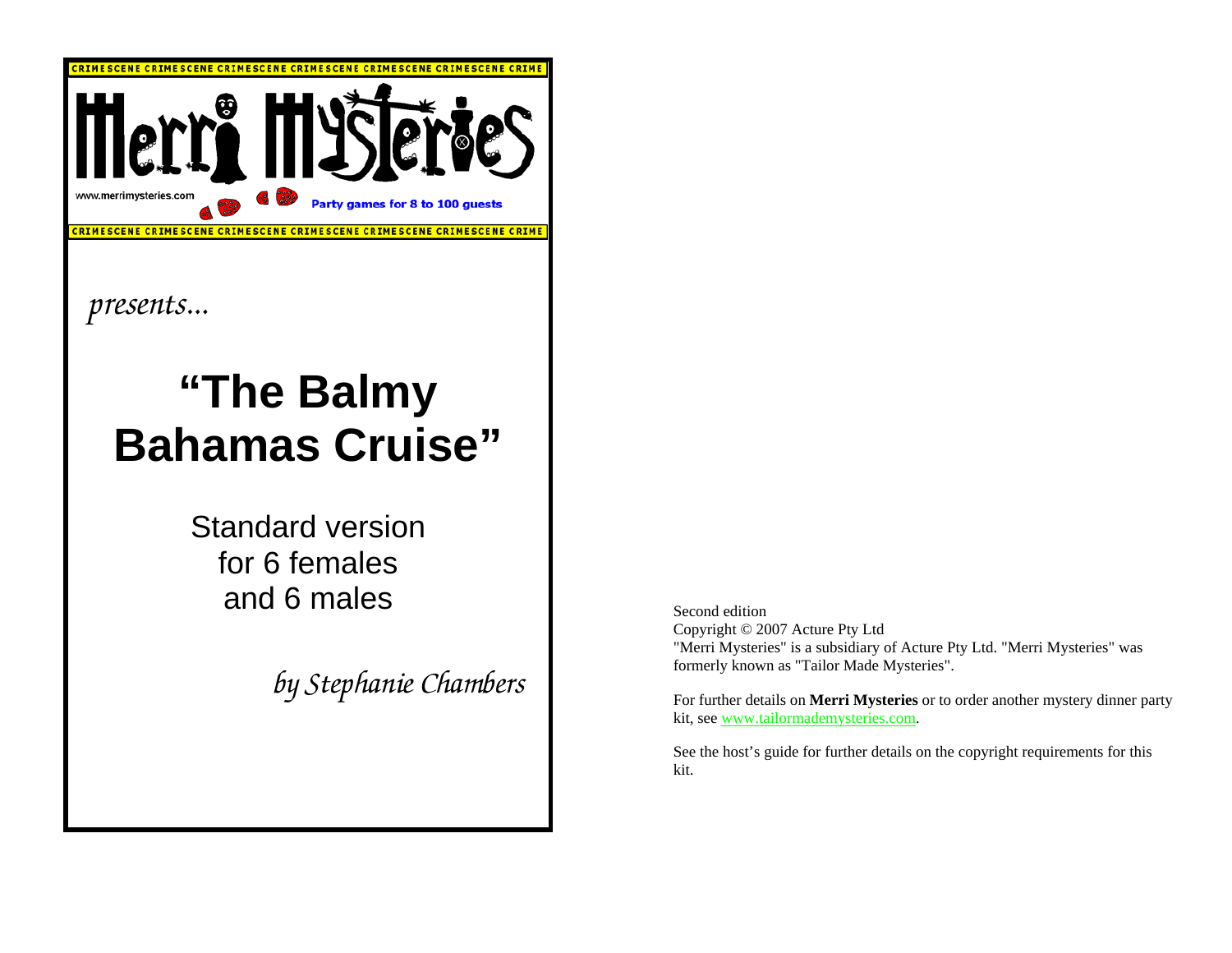#### **The Suspects**

Tilly Song (a megastar singer) has hired a luxury-plus cruiser to see the Bahamas and have a holiday. She has invited a variety of other famous people along to share the lobster. But just as the party was about to start, Karl Virgil, musician and mad-man troublemaker, has been found overboard as full of water as he was of his own selfimportance.

Was it one of the singers, actors, the tennis or basketball star, or one of the others? Although we have more comedians on-board than we do detectives, this is no laughing matter. We have to find out who did it. The people present on-board are:

**Tilly Song** – I'm a soulful singer/songwriter with a voice as pure as the Canadian air I breathed when young. My voice has brought me wealth and fame and I like to share my good fortune with my friends. *Dress suggestions:* Wear your hair flat, maybe slicked back. Dress in simple, but well-styled clothes. Carry a guitar (or guitar case).

**Gerardo Netman** *–* don't let my orange hair and tattoos confuse you or I will have the ball in the basket before you've have time to say my name. *Dress suggestions:* Wear orange hair, fake tattoos and basketball clothes. Carry a basketball.

**Magnolia Lollipop** *–* I'm a stand-up comedian. As my name indicates, I'm a cross between a perfume and a candy store. Don't sniff too hard or you'll eat me. *Dress suggestions:* Dress as a little girl complete with ribbons in your hair and a lollipop in your mouth.

**Gilbert Trueheart** – I'm a comedy writer. I write very funny books. Some say I'm crass, outspoken, brutally honest and controversial  $-$  a loving force to be reckoned. And I have to agree. *Dress suggestions:* Wear a dark haired wig. Dress in avant-garde clothes. Add a heart on your sleeve.

**Cosmo LuvLuvLuv** – when I play tennis with you, don't try and hit back. Just watch the ball zoom past – if you can see it! Some say I'm brilliant, honest and bold. I say – watch that ball! *Dress suggestions:* Wear tennis clothes. Carry a racquet. Also add some flashy jewelry.

**Eduardo Martini –** I'm from Argentina. In the past I sang duets with Tilly, but now I don't need her help. My dark swarthy looks and showboatie charms have won me my own fame. *Dress suggestions:* Wear a clingy shirt with some open buttons to show off your chest. *© copyright Acture Pty Ltd 2007* **Page 1 of 3**

**Hertha Haywire** – with my own interview TV show, what more could I want besides maybe a bit of peace and quiet? But I like to challenge people so I only have myself to blame for stirring up hornet's nests. *Dress suggestions:* Wear a suit (eg a pink one) with a black T-shirt underneath. You are definitely not slim, so you may need to add some padding.

**Hercules –** as a child in Bolivia I saved my village from raiders. With my newfound sense of power, I went on to become a TV hero. Now I devote myself to fighting for the greater good. *Dress suggestions:* Dress as a warrior. Carry a sword.

**Angelica** – after Hercules saved me from being slain when I was a child, I pledged my life to roaming the world with him. I learned to fight and now I am his co-star on TV as a princess and we are happily married. *Dress suggestions:* Dress as a princess, but carry a sword.

**Twinkle-fingers –** like Elvis I'm back for a visit from the other side complete with my flamboyant outfits, glitter, gold and magic piano playing hands. I wasn't invited. I am just ghosting around. *Dress suggestions:* Wear a flamboyant outfit with lots of glitter and add gold chains and lots of rings. Add white powder as you are a ghost.

**Shirley Frosty –** I'm a serious actor/director/producer with a capital S. I'm also a classy lady. I have had lots of practice, having started in this career aged 3. I prefer to lead a very private life. *Dress suggestions:* Wear a straight blonde/brown wig. Dress in stylish clothes. Carry a video camera.

**Claudine Shifty –** I'm a world famous model. Men swoon at my feet and are in total adoration of my fabulous looks. When it comes to work, I can name my own price. *Dress suggestions:* Dress like a beauty queen with a blonde wig, tight fitting dress, extra padding around your breasts (add some socks). Add lots of lipstick.

#### The following people shared cabins:

- •Hercules and Angelica
- •Cosmo and Gerardo
- •Hertha and Magnolia
- Gilbert and Eduardo
- •Twinkle-fingers and Karl Virgil
- •Shirley and Claudine
- •Tilly.
- *© copyright Acture Pty Ltd 2007* **Page 2 of 3**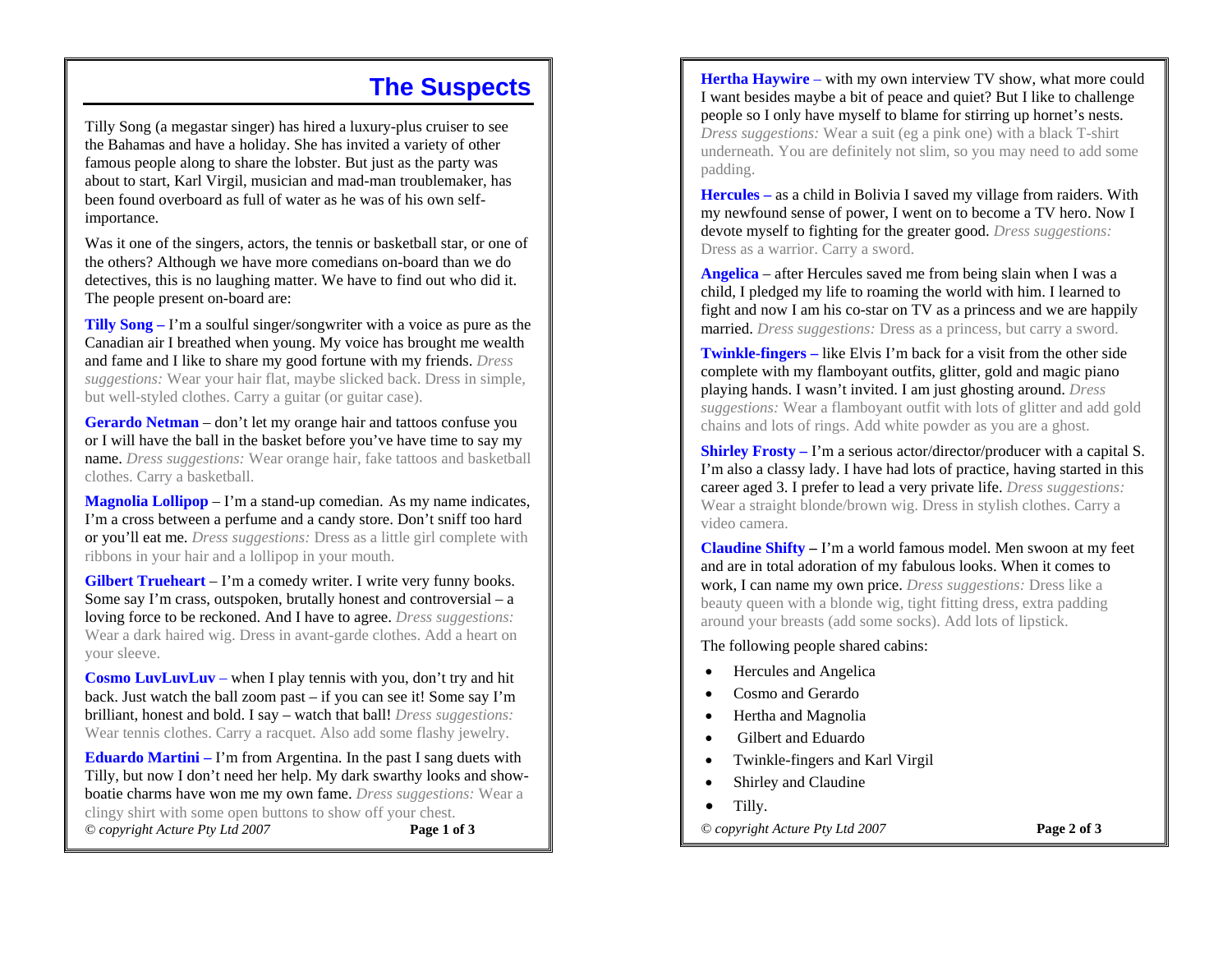#### **Name Tags**

The Captain had a cabin near the spa and the chef had a cabin near the gym. There were no other crew or staff on board.

*© copyright Acture Pty Ltd 2007* **Page 3 of 3** 





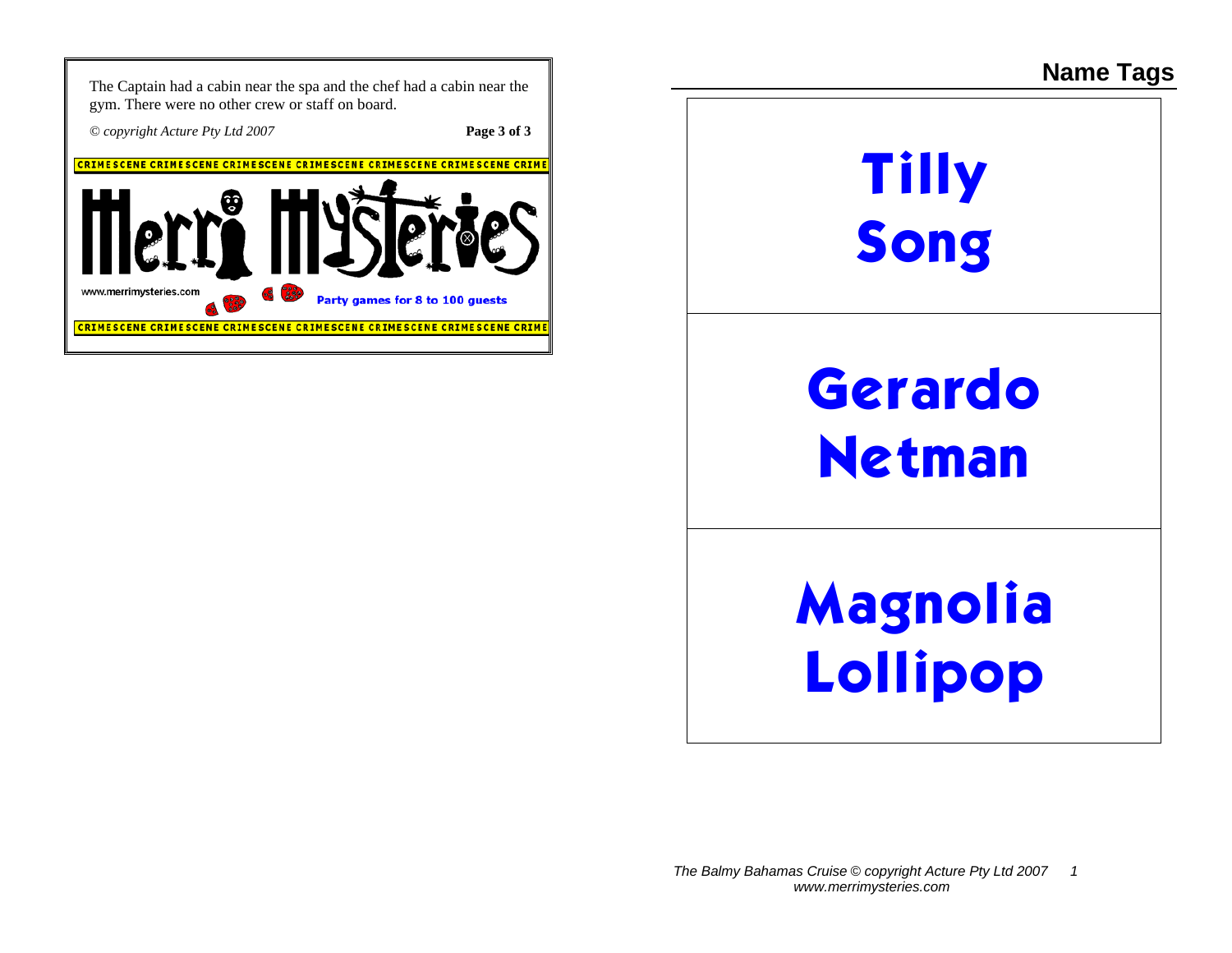

## **Hertha Haywire**

## **Hercules**

**Angelica** 

**Twinklefingers**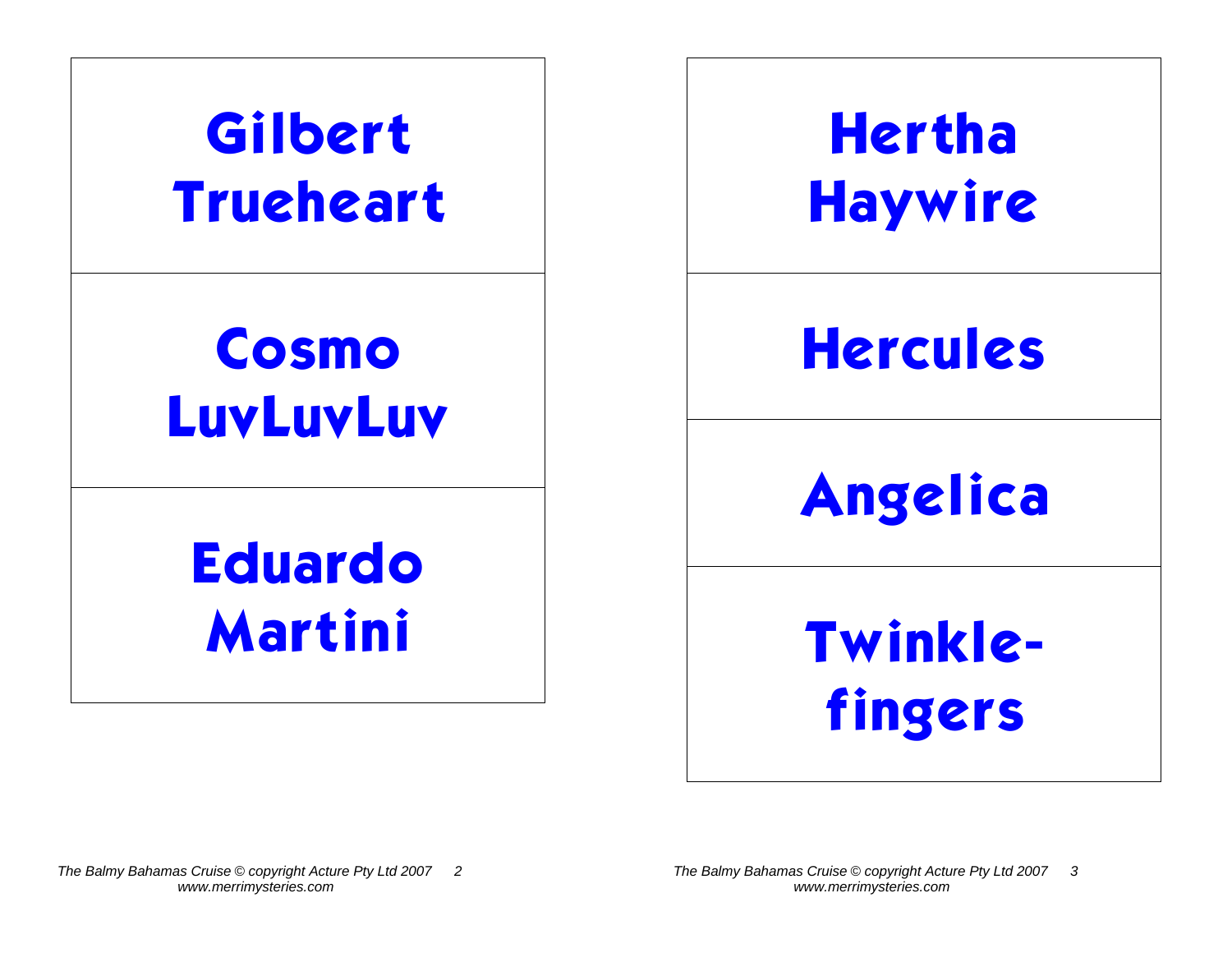| <b>Shirley</b> |  |
|----------------|--|
| <b>Frosty</b>  |  |

# **Claudine Shifty**

*Merri Mysteries presents...* 

### **"The Balmy Bahamas Cruise"**

*by Stephanie Chambers* 

*These are the clues for:* 

*Tilly Song* 

*The Balmy Bahamas Cruise © copyright Acture Pty Ltd 2007 4 www.merrimysteries.com*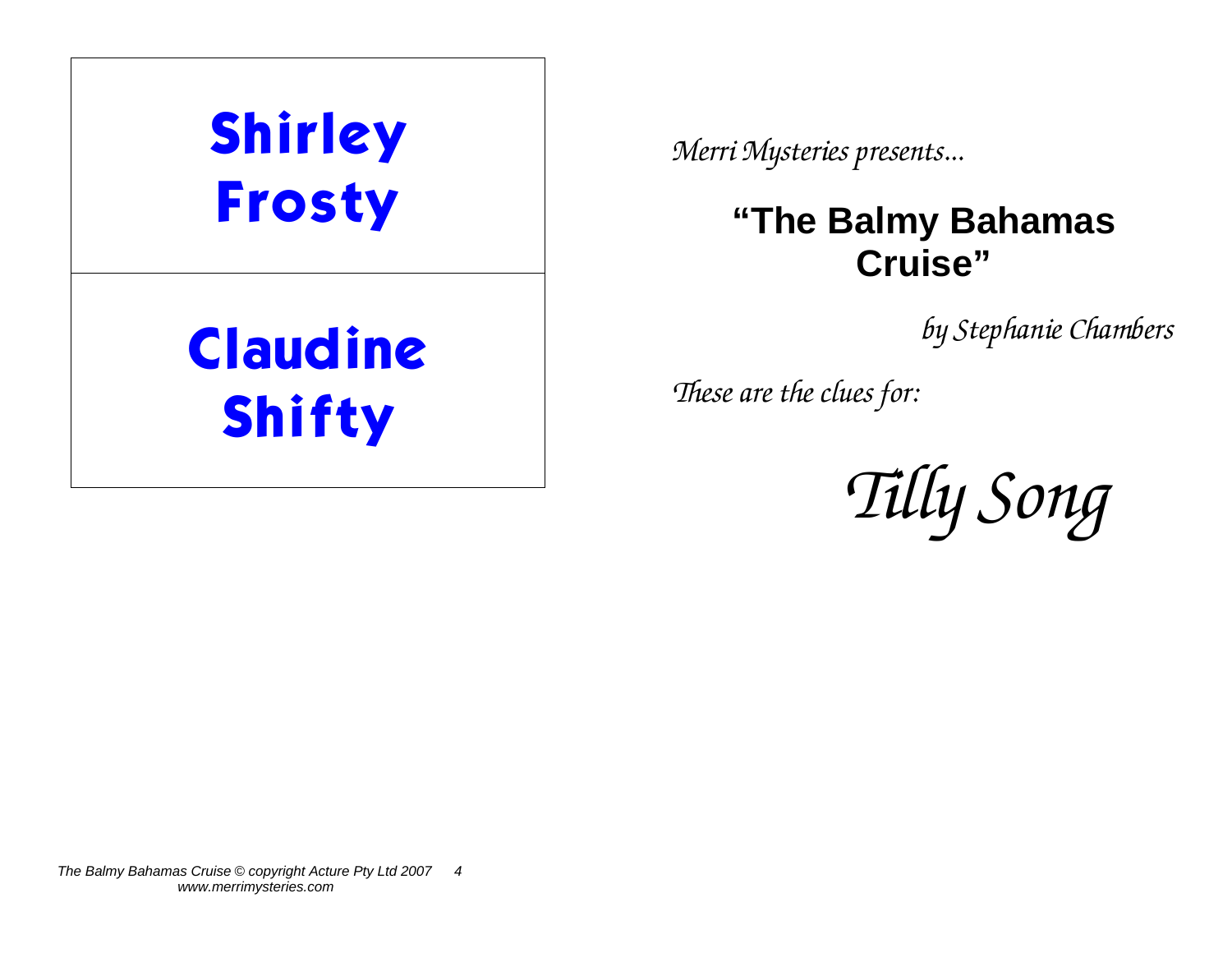- 1 I grew up in a small town on the northern prairies of Canada. Naturally, I started off singing country music.
- 2 Since then I have broadened my style. I'm sort of moving towards an unstructured song type. I'm also toying with the idea of maybe doing a musical. I think that would be fun, as long as I'm the star.
- 3 Sometimes I do things that confuse people like writing a CD called "Hill-billy Hero" yet I can't stand Hill-billy music and you won't find any on my CD. I want to get people thinking – that's all.
- 4 I didn't meet Karl Virgil till I was on board. I certainly hadn't invited him to be a guest on the cruise.
- 5 At first Karl Virgil seemed sweet. He wanted to tune my guitar for me. I don't usually let anyone touch my guitar but he's a musician so I thought it would be alright. Then he proceeded, deliberately I think, to break all of my guitar strings.

- 1 While we were on board, Karl Virgil sang a few of his new numbers. That's when I realized that he had stolen some of my lyrics. He'd reversed them a bit and sang them differently, but they were definitely my lyrics.
- 2 I asked Karl Virgil who wrote his songs. He said that he helped to write some of them.
- 3 I sang the songs that he'd stolen the lyrics from. But Karl Virgil didn't bat an eyelid.
- 4 I was fuming on the inside. But I pretended to be cool on the outside. We stars are used to this dichotomy of emotions. We can't let the paparazzi, or other stars for that matter, see our real feelings.
- 5 I saw you Twinkle-fingers. You kept creeping up on Karl Virgil. I think you were trying to scare him to death because you couldn't kill him any other way. As a ghost, your hands pass through anybody you try to touch.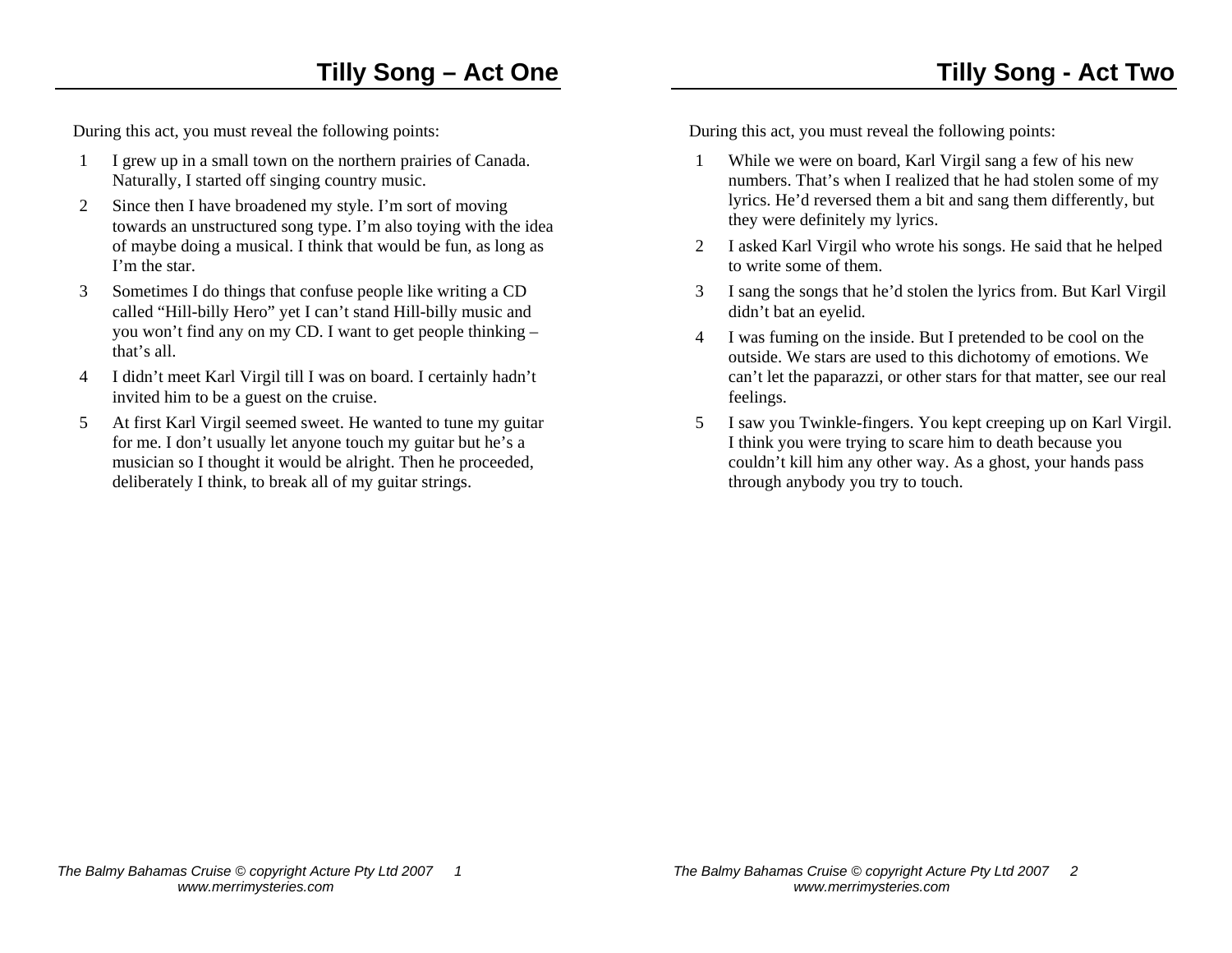- 1 When Karl Virgil went to sit next to me at dinner last night, I exploded. I was just sick of the sight of him. I told him to find another table and bother someone else for a change. I am normally a very polite person, so I found this very hard to do. I was amazed when he just stood there. He stood there for a full five minutes without saying anything.
- 2 As they said recently on TV "Karl Virgil enjoys playing the victim" – that's why he even has a song called "*I'm A Loser*" which is all about rejection.
- 3 Frankly having seen how Karl Virgil behaves in public, I am not surprised that he has been rejected so many times. Sure he can pour on the charm when he wants to, but at other times he is terribly rude.
- 4 He has a song called "*Do You Want Me To Go?*" I often think of answering it with a loud "YES". But much as I would have liked to kill Karl Virgil – that lyric thief – I didn't.
- 5 I was having a spa at the time. Hercules was also enjoying the bubbles with me. Shirley was there part of the time.
- 6 The spa is diagonally across from Hercules and Angelica's room. I did notice that Karl Virgil knocked on their cabin door and was admitted in.
- 7 *(If someone asks you why you were coming out of the galley when you were supposed to be in the spa, say)* I was getting myself a cold drink.

*Merri Mysteries presents...* 

### **"The Balmy Bahamas Cruise"**

*by Stephanie Chambers* 

*These are the clues for:* 

*Gerardo Netman* 

*The Balmy Bahamas Cruise © copyright Acture Pty Ltd 2007 3 www.merrimysteries.com*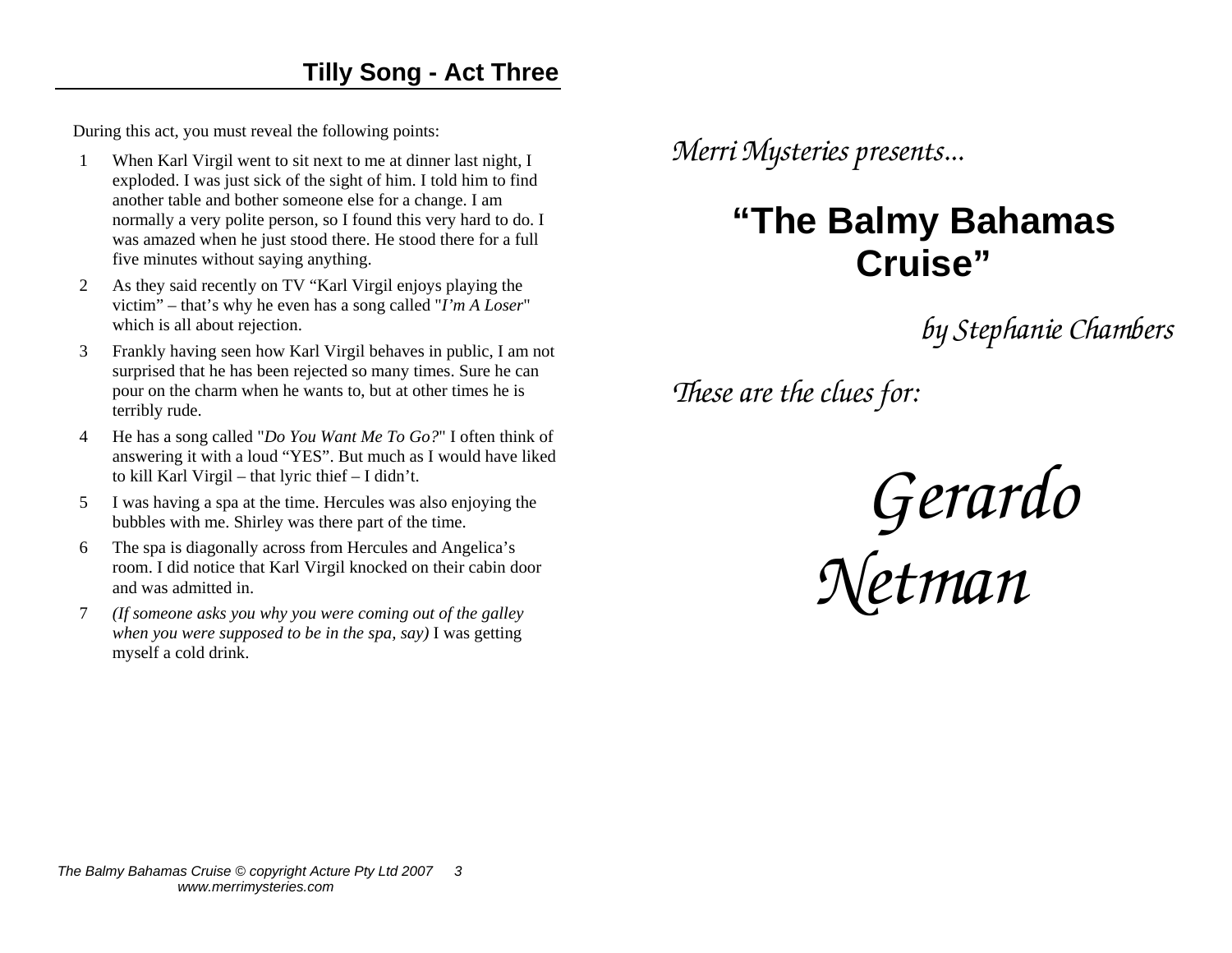- 1 I am tall, so I play basketball. It is as simple as that. But beside my basketball skills which are fantastic, I am also an actor. I starred in the movie "*Action Traction*".
- 2 I'm a writer as well. My book is called *"Hitting Life Hard"*. It's selling well.
- 3 I'm also a businessman with my own concreting company in Kansas.
- 4 I met Karl Virgil going up the gang plank. He got on board first and then tried to keep me from coming on board by pushing me back. But I am a pretty strong guy so he was no match for me. I wouldn't have missed this cruise for anything.
- 5 Later when he emerged from hiding on board, he said he'd only been fooling around with me. But I could see in his eyes that he really didn't want me on board. Maybe he didn't like the color of my hair.

- 1 As the days went by, things got worse between Karl Virgil and me. He stopped bothering to be civil most of the time.
- 2 If it weren't for Karl Virgil, we would have been one big happy family. We all got on really well. But Karl Virgil kept picking fights with everyone except Tilly. He was nice to her because she was the host and he knew she could have put him off the boat.
- 3 My niece back home who loves Karl Virgil. She listens to all his music and has her poster above her bed. She will be jealous that I traveled with him.
- 4 One time, I heard you Claudine. You were having what sounded like a lover's tiff with Karl Virgil. You said you'd push him overboard if he kissed you in public again. I left you both and went back upstairs.
- 5 When Karl Virgil heard I'd acted in a movie, he suddenly changed his attitude towards me and was very nice. He asked me to get him a role in a movie. When I refused, he said he'd arrange for me to be left at the next island.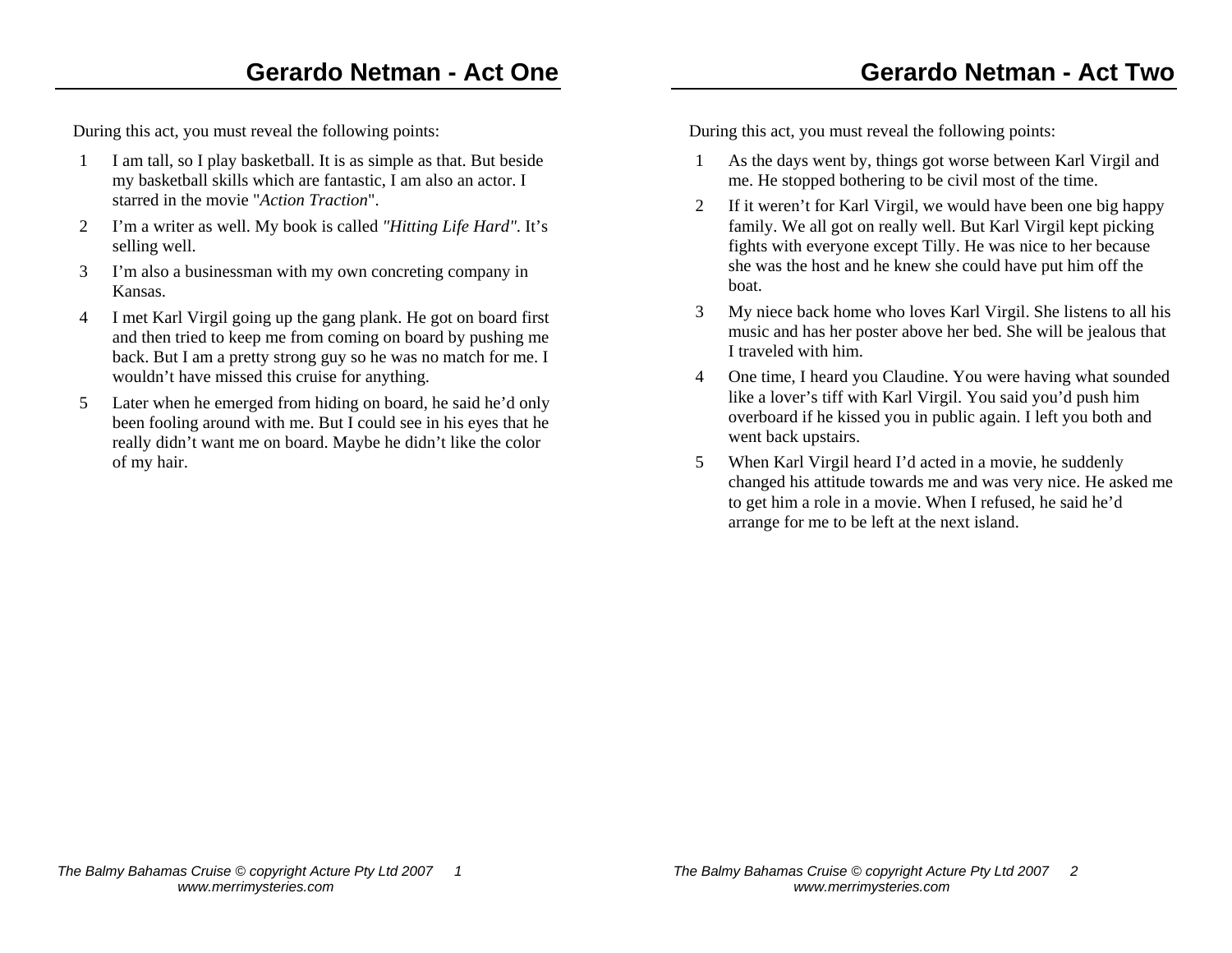- 1 In the morning I overheard Karl Virgil having a mobile phone conversation with what sounded like a hired thug. He said he wanted a guy with orange hair removed from "*The Goombay*" at Nassau.
- 2 For me, that was the last straw. What right did he have to make me go home, when he was the person who wasn't even invited on the trip?
- 3 I told Tilly what I had heard. She was very upset about it and she said she would tell Karl Virgil that his uninvited stay was over and that he would have to leave the boat tomorrow morning when we docked at Nassau.
- 4 When I asked her what he had said in response, she said he said that was fine because he had friends in Nassau. It was then I realized that he might be planning to get me off the boat too as his revenge.
- 5 I was up on the deck playing basketball with Cosmo all afternoon. I have to keep up my skills. While I was playing I did notice Shirley climbing the communication tower. I thought she was pretty game to do that. When Cosmo and I went to look at the pet monkey, we found that he was dead.

*Merri Mysteries presents...* 

### **"The Balmy Bahamas Cruise"**

*by Stephanie Chambers* 

*These are the clues for:* 

*Twinkle-*

*fingers* 

*The Balmy Bahamas Cruise © copyright Acture Pty Ltd 2007 3 www.merrimysteries.com*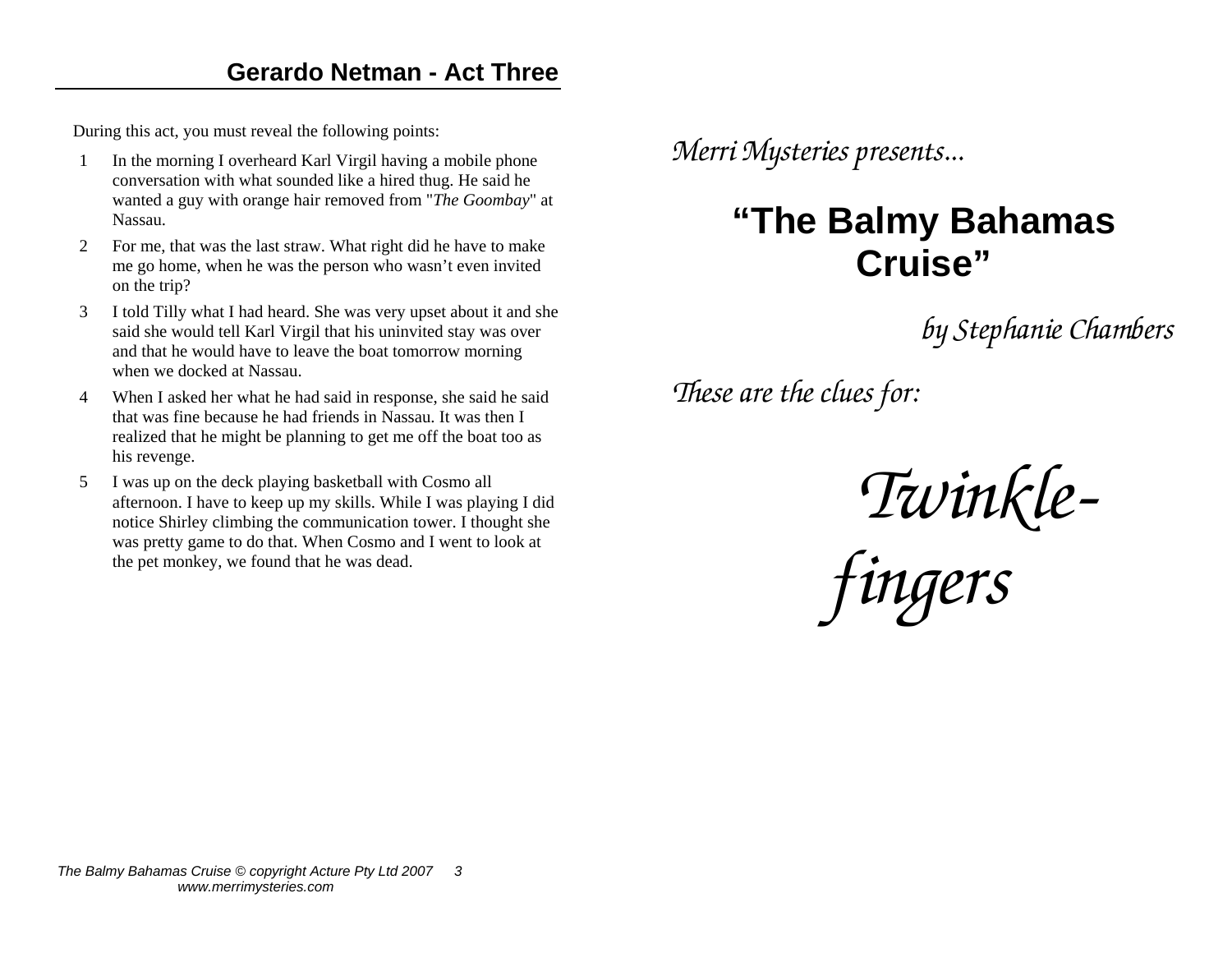- 1 I have passed beyond to the world of eternal glitter. But sometimes I come back to add a bit of razzle/dazzle to people's lives back on earth.
- 2 People say they hear beautiful piano melodies whenever I approach them. That's truly divine music, isn't it?
- 3 Don't believe them when they say you can't take it with you. Look at me, I am covered in jewels. Aren't they stunning?
- 4 Karl Virgil said he didn't believe in ghosts, but eventually he had to agree he could see me. Everyone on board the cruiser could see me. Luxury cruisers deserve high-class ghosts like me.
- 5 Karl Virgil told people I could only play a handful of numbers on the piano. He thought I'd been a fake. I was hurt. It just isn't true *(sobbing)*. Why I worked these fingers to the bone practicing. That's why I wear all these rings – just to hide my damaged fingers.
- 6 Karl Virgil sees himself as a big-time stirrer. The first time I saw him on board, he stole my toupee. I think it was all just a sign of his intense jealousy of me.

- 1 Karl Virgil and I were sharing a cabin together. At first he thought he had a cabin all to himself. That was until he admitted that I existed.
- 2 Karl Virgil was annoyed he had to share a cabin. He wasn't even invited. Neither was I but then I'm an asset to any gathering, aren't I darlings? Karl was horrible to me. Whenever I spread out my cosmetics, like my life-saving wrinkle cream and so on, he pushed them off the bench. Very nasty, he was – nasty.
- 3 Ghosts don't snore, so he was lucky in that sense. We don't snore because we don't sleep. We've got insomnia big time. Seeing me sitting reading all night unnerved him a bit.
- 4 After he made that nasty unfounded remark about my piano playing abilities, I must admit that I did make his life hell. In the middle of the night, I scraped my fingers down the mirror. He woke up, but he didn't realize why.
- 5 When I discovered that Tilly had brought an electric organ on board, I decided to prove to Karl Virgil that I can play. So I had the organ brought to our cabin and for 12 hours straight, I played him number after number – all different and all perfect. I had him locked in our cabin. Eventually he yelled so loud that someone came to let him out.